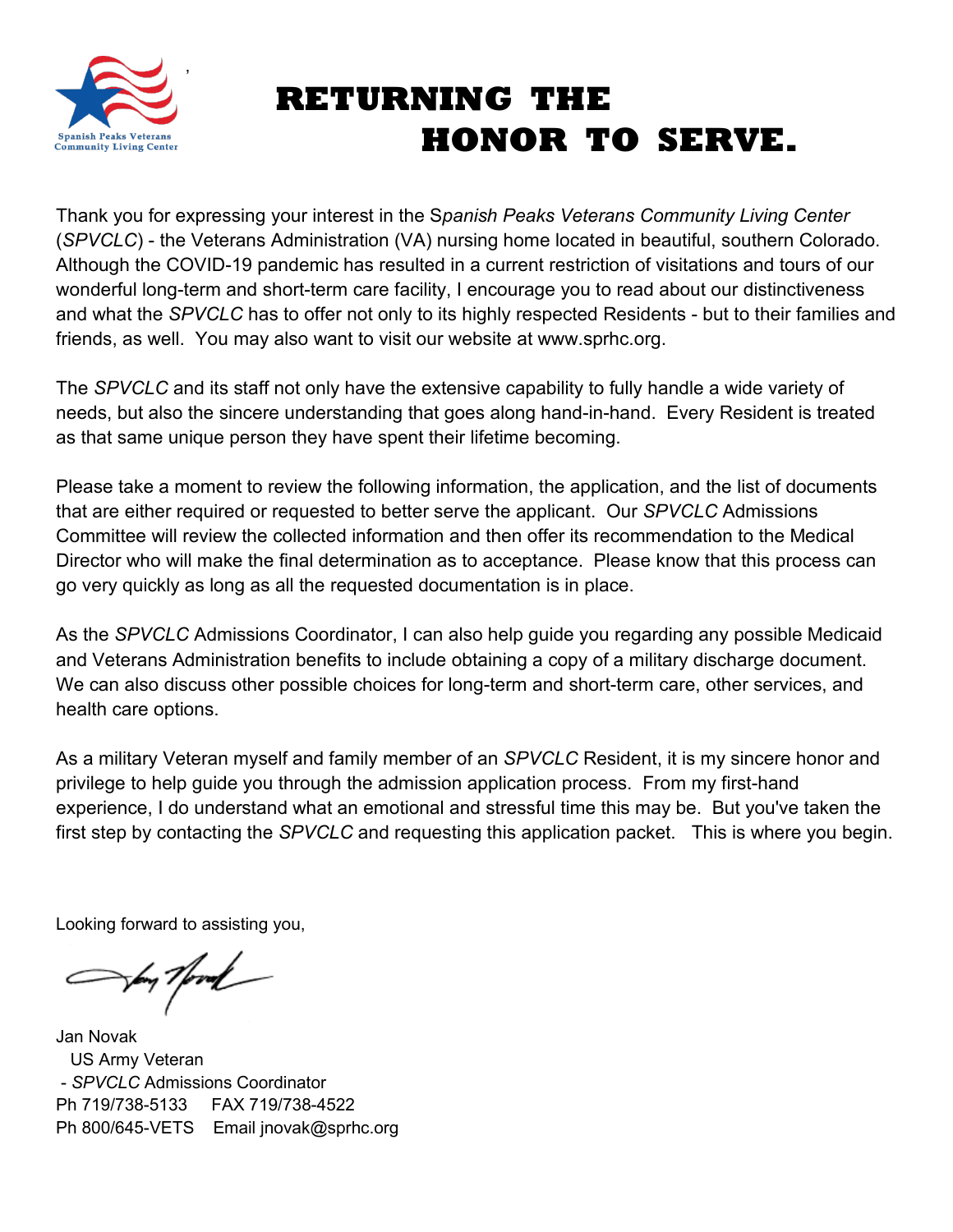

## **OVERVIEW**

The *SPVCLC* is a 120-bed non-skilled nursing home facility offering a memory care unit for those Residents with Alzheimer's Disease and dementia special needs. It is easily accessible via Interstate 25 just a few miles west from the town of Walsenburg on US Hwy 160. Visitation is based on current COVID-19 restrictions.



*Spanish Peaks Regional Health Center / Spanish Peaks Veterans Community Living Center & Specialty Clinic*

## ALL-INCLUSIVE DAILY RATE

- 24-hour Nursing Care
- Activities Department Offering Various Interests at Multiple Degrees of Capabilities
- Bathing Aide Services
- Computer Use with Internet Access
- Hospital Bed, Clothing Cabinet, Bed-Side Cabinet with Drawers, Hospital Bed-side Table
- Care Plan Meetings
- Diet Customization & Snacks
- DISH Basic Cable TV Access
- Various Types of Entertainment and Games
- Housekeeping & Laundry Services Provided
- **Hydration Aides**
- **Library**
- Mail Room Service In-House
- **Meal Choices**
- Medications, Oxygen, Adult Attends
- Memory Care Unit Alternative w/Fenced Garden
- Personal Care Items
- Restorative Therapy Programs
- SCANDENT A Loss Prevention System
- Secure & Private Outdoor Areas
- Semi-Private or Private Room, as Applicable
- Shopping Trips
- Social Services Department
- VA Remote Tele-Health Counseling
- Transportation to Appointments with CNA's
- Veteran Service Officer for VA Benefit Assistance
- Volunteers to Assist with Various Activities
- Wi-Fi Access

Also available at the *SPVCLC* and on-campus are an in-house pharmacy, gift shop, barber/beauty salon, accessible physician and physician assistant services, complimentary Notary Public services, and the *Spanish Peaks Regional Health Center* (*SPRHC*) complex. The *SPRHC* is home to a Level IV Trauma Center and hospital with a surgical center, the Medicaid Swing Bed Unit, and a cafeteria offering a short-order grill.

Our *Specialty Clinic* houses the *Fresenius Kidney Care* dialysis center and visiting physicians who specialize in various medical fields for the convenience of the *SPVCLC* Residents and southern Colorado. The *Spanish Peaks Family Clinic* is open to the public for medical services. The *SPVCLC* overlooks the wonderful Lathrop State Park from its second-floor scenic advantage point. Residents may join in fishing outings and picnics at this very convenient picturesque spot during the summer months.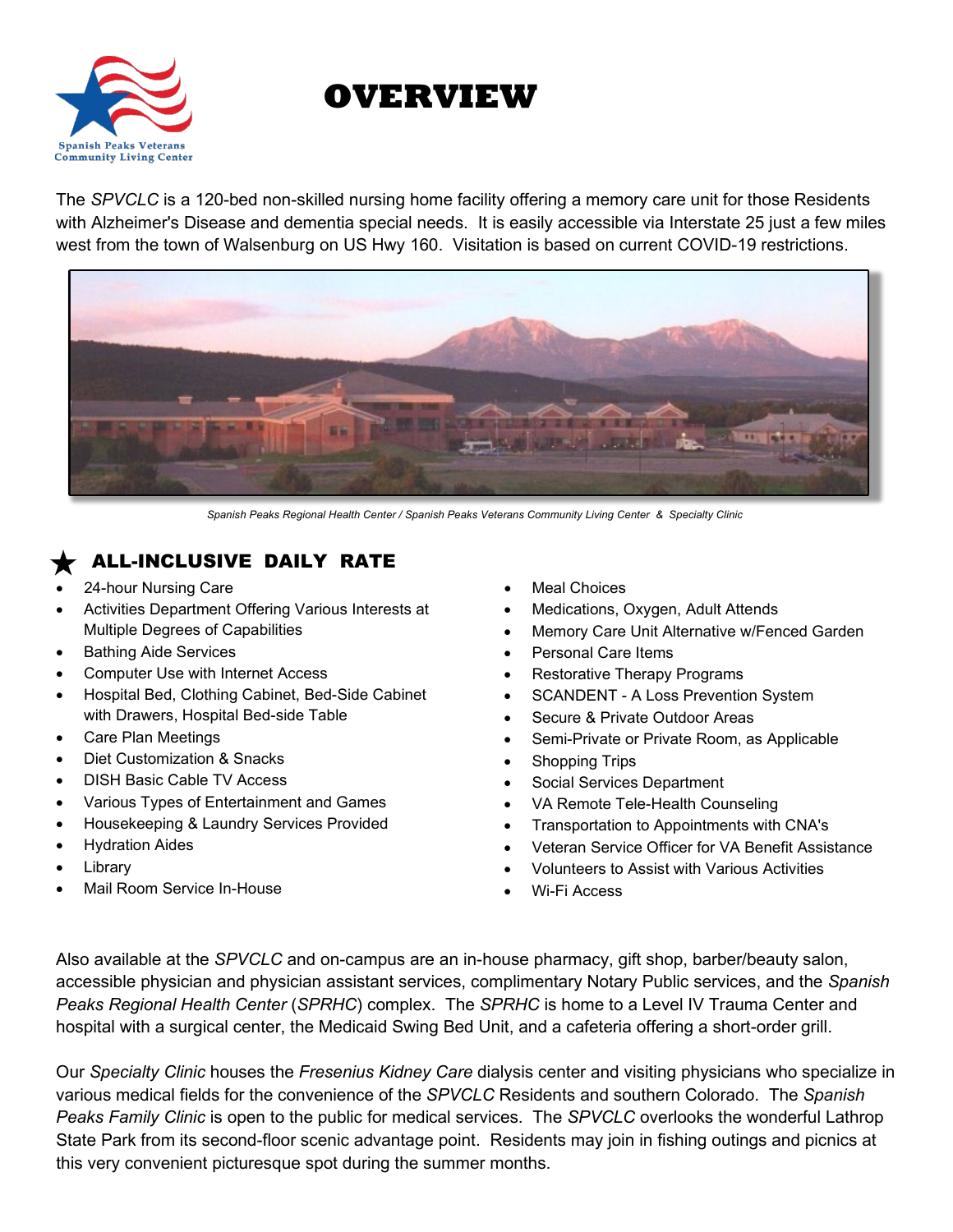Should hospice care ever become necessary, please know that the *SPVCLC* is currently served by the outstanding *Sangre de Cristo Hospice* organization based in Trinidad.

## $\bigstar$  eligibility

- $\checkmark$  Veterans, spouses/widows/widowers of Veterans, and Gold Star parents may be accepted from all fifty U.S. states and territories
- Colorado residency is *not* a requirement
- $\checkmark$  Veterans must have a military discharge type other than dishonorable which meets criteria
- $\checkmark$  Spouses & widows/widowers of Veterans must have a Veteran marriage relationship with the same military discharge criteria as noted above. Divorcees of Veterans and widows/widowers of Veterans who later married a non-Veteran are not eligible to apply.
- $\checkmark$  Long-term care, short-term care (respite), and physical rehabilitation stays are available for qualified Veterans, spouses/widows/widowers of Veterans, and Gold Star parents *Spanish Peaks Mountain View from West-side Outdoor Area*



## $\bigstar$  payer sources

The *SPVCLC* accepts the following payer sources for room and board services. Most of the *SPVCLC* rooms are semi-private (two people to a room). We only have a limited number of private rooms. I encourage you to call me to discuss payment options to include possible Medicaid eligibility. You won't know until you ask!

## • **VETERANS**

- Private Pay, Colorado Medicaid, and long-term care insurance are accepted
- There is no charge for room and board if a Veteran has a VA service-connected disability rating of 70-100%

## • **SPOUSES & WIDOWS/WIDOWERS OF VETERANS**

- Private Pay, Colorado Medicaid, and long-term care insurance are accepted

## • **GOLD STAR PARENTS**

- Private Pay, Colorado Medicaid, and long-term care insurance are accepted

## CURRENT DAILY RATES

The current daily rate includes oxygen, adult Attends/pull-up briefs, and prescription services:

| > VETERANS         |          |                                                         |
|--------------------|----------|---------------------------------------------------------|
| - PRIVATE PAY      |          | - 70-100% DISABLED SERVICE-CONNECTED                    |
| Semi-Private Room  | \$262.01 | No room and board charge                                |
| - Less VA Per Diem | \$112.36 |                                                         |
| = Final Daily Cost | \$149.65 |                                                         |
| Private Room       | \$276.71 | - Colorado Medicaid & Long-Term Care Insurance Accepted |
| - Less VA Per Diem | \$112.36 |                                                         |
| = Final Daily Cost | \$164.35 |                                                         |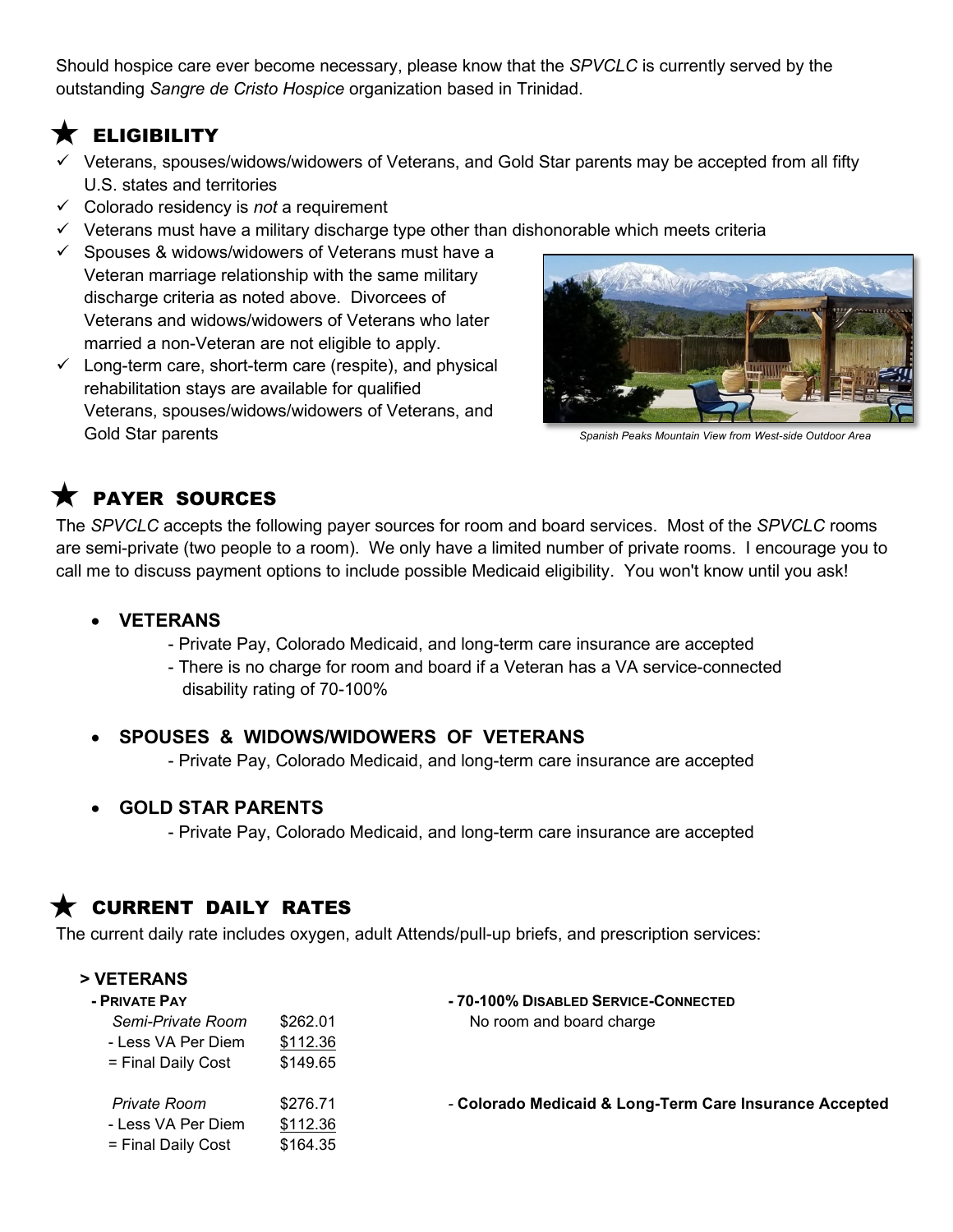| <b>Memory Care Unit</b> | \$269.91 |
|-------------------------|----------|
| - Less VA Per Diem      | \$112.36 |
| = Final Daily Cost      | \$157.55 |

#### **> SPOUSES & WIDOWS/WIDOWERS OF VETERANS**

#### **- PRIVATE PAY**

| Semi-Private Room  | \$262.01 |                                                         |
|--------------------|----------|---------------------------------------------------------|
| Private Room       | \$276.71 | - Colorado Medicaid & Long-Term Care Insurance Accepted |
| <b>Memory Care</b> | \$269.91 |                                                         |

## **> GOLD STAR PARENTS**

| - PRIVATE PAY     |          |                                                         |
|-------------------|----------|---------------------------------------------------------|
| Semi-Private Room | \$262.01 |                                                         |
| Private Room      | \$276.71 | - Colorado Medicaid & Long-Term Care Insurance Accepted |
| Memory Care       | \$269.91 |                                                         |

Should you have any questions or concerns, please do not hesitate to contact me. Remember - I can help guide you regarding the payer sources, Colorado Medicaid, and the applicant's Veteran Service Officer in their county and state.

At first glance, I understand that this admission process might appear to be overwhelming - but I assure you that it is not. Please know that we at the *SPVCLC* only exist to serve our nation's Veterans, the spouses/widows/widowers of Veterans, and the Gold Star parents. It is our privilege to return the honor of service.

As part of the *Spanish Peaks Regional Health Care* complex in Walsenburg, the *SPVCLC* proudly shares the same motto:



*"To Improve the Lives We Touch"*

*Main Hallway Honoring the U.S. Military Branches of Service*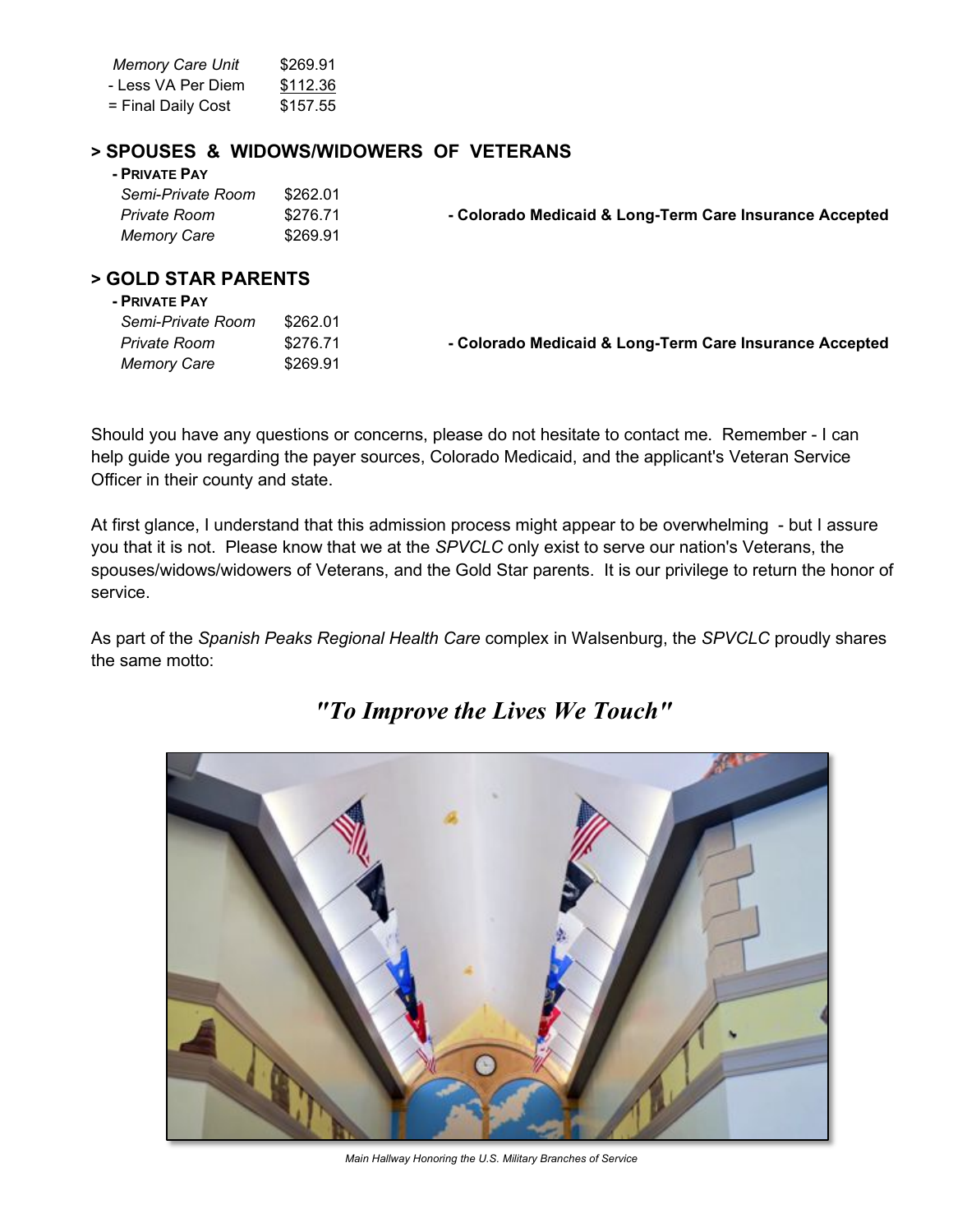



## **Admission Application**

## **Veterans Community Living Centers**

| Fitzsimons<br>1919 Quentin Street<br>Aurora, CO 80045<br>720-857-6406                                          | Florence<br>903 Moore Drive<br>Florence, CO 81226 Homelake, CO 81135<br>719-784-6331 | Homelake/Monte Vista<br>P.O. Box 97<br>719-852-5118 | Rifle<br>851 East 5 <sup>th</sup> Street<br>Rifle, CO 81650<br>970-625-0842 |       |     | Walsenburg<br>23500 US Hwy 160<br>Walsenburg, CO 81089<br>719-738-5100 |
|----------------------------------------------------------------------------------------------------------------|--------------------------------------------------------------------------------------|-----------------------------------------------------|-----------------------------------------------------------------------------|-------|-----|------------------------------------------------------------------------|
| Applicant's name:                                                                                              |                                                                                      |                                                     |                                                                             |       |     | Sex                                                                    |
|                                                                                                                | Last                                                                                 | First                                               | Full Middle                                                                 |       |     |                                                                        |
|                                                                                                                |                                                                                      |                                                     |                                                                             |       |     |                                                                        |
|                                                                                                                | Street                                                                               | City County                                         |                                                                             | State | Zip |                                                                        |
| Phone number(s): $\qquad \qquad$ Religion: $\qquad \qquad$                                                     |                                                                                      |                                                     |                                                                             |       |     |                                                                        |
| Date of birth: Place of birth: Place of birth:                                                                 |                                                                                      |                                                     |                                                                             |       |     |                                                                        |
|                                                                                                                |                                                                                      |                                                     | City County State Country                                                   |       |     |                                                                        |
| Marital status: Married _______ Divorced _______ Widowed _______ Separated ______ Never married _____          |                                                                                      |                                                     |                                                                             |       |     |                                                                        |
| Applicant is a: Veteran _______ Veteran's spouse _____ Veteran's widow _____ Gold-Star Parent _____            |                                                                                      |                                                     |                                                                             |       |     |                                                                        |
| <b>Military Information</b>                                                                                    |                                                                                      |                                                     |                                                                             |       |     |                                                                        |
|                                                                                                                |                                                                                      |                                                     | Service number:                                                             |       |     |                                                                        |
| Date entered:                                                                                                  |                                                                                      |                                                     | Date discharged:                                                            |       |     |                                                                        |
|                                                                                                                |                                                                                      |                                                     |                                                                             |       |     |                                                                        |
|                                                                                                                |                                                                                      |                                                     |                                                                             |       |     |                                                                        |
| <b>Medical and Health Insurance Information</b>                                                                |                                                                                      |                                                     |                                                                             |       |     |                                                                        |
|                                                                                                                |                                                                                      |                                                     | Medicare number:                                                            |       |     |                                                                        |
| Does applicant have: Medicare Part A? Yes ______                                                               |                                                                                      |                                                     | No Medicare Part B? Yes No No No                                            |       |     |                                                                        |
| Does an HMO manage the applicant's Medicare? Yes ______                                                        |                                                                                      |                                                     | $\overline{\text{No}}$                                                      |       |     |                                                                        |
| Secondary/supplemental insurance: ___________________________________ Insurance ID number: ___________________ |                                                                                      |                                                     |                                                                             |       |     |                                                                        |
| Medicare Part D/other prescription coverage:                                                                   |                                                                                      |                                                     | Insurance ID number:                                                        |       |     |                                                                        |
| Does applicant have Medicaid? Yes No The Street Higgs, provide Medicaid ID number:                             |                                                                                      |                                                     |                                                                             |       |     |                                                                        |
| Has applicant received medical care from the VA? Yes _______ No ______ VA claim #: _________________           |                                                                                      |                                                     |                                                                             |       |     |                                                                        |
|                                                                                                                |                                                                                      |                                                     |                                                                             |       |     |                                                                        |
| Does applicant have any of the following?:                                                                     |                                                                                      |                                                     |                                                                             |       |     |                                                                        |
| Medical Power of Attorney (POA): General POA: Living Will: Guardian/Conservator: __                            |                                                                                      |                                                     |                                                                             |       |     |                                                                        |
| <b>Spouse Information</b>                                                                                      |                                                                                      |                                                     |                                                                             |       |     |                                                                        |
|                                                                                                                |                                                                                      |                                                     |                                                                             |       |     |                                                                        |
|                                                                                                                | Last                                                                                 |                                                     | First Middle Date of Marriage: 1998.                                        |       |     |                                                                        |
|                                                                                                                |                                                                                      |                                                     |                                                                             |       |     |                                                                        |
|                                                                                                                | Street                                                                               | City State                                          | Zip                                                                         |       |     |                                                                        |
| Spouse's Social Security Number:                                                                               |                                                                                      |                                                     | Spouse's Date of Birth:                                                     |       |     |                                                                        |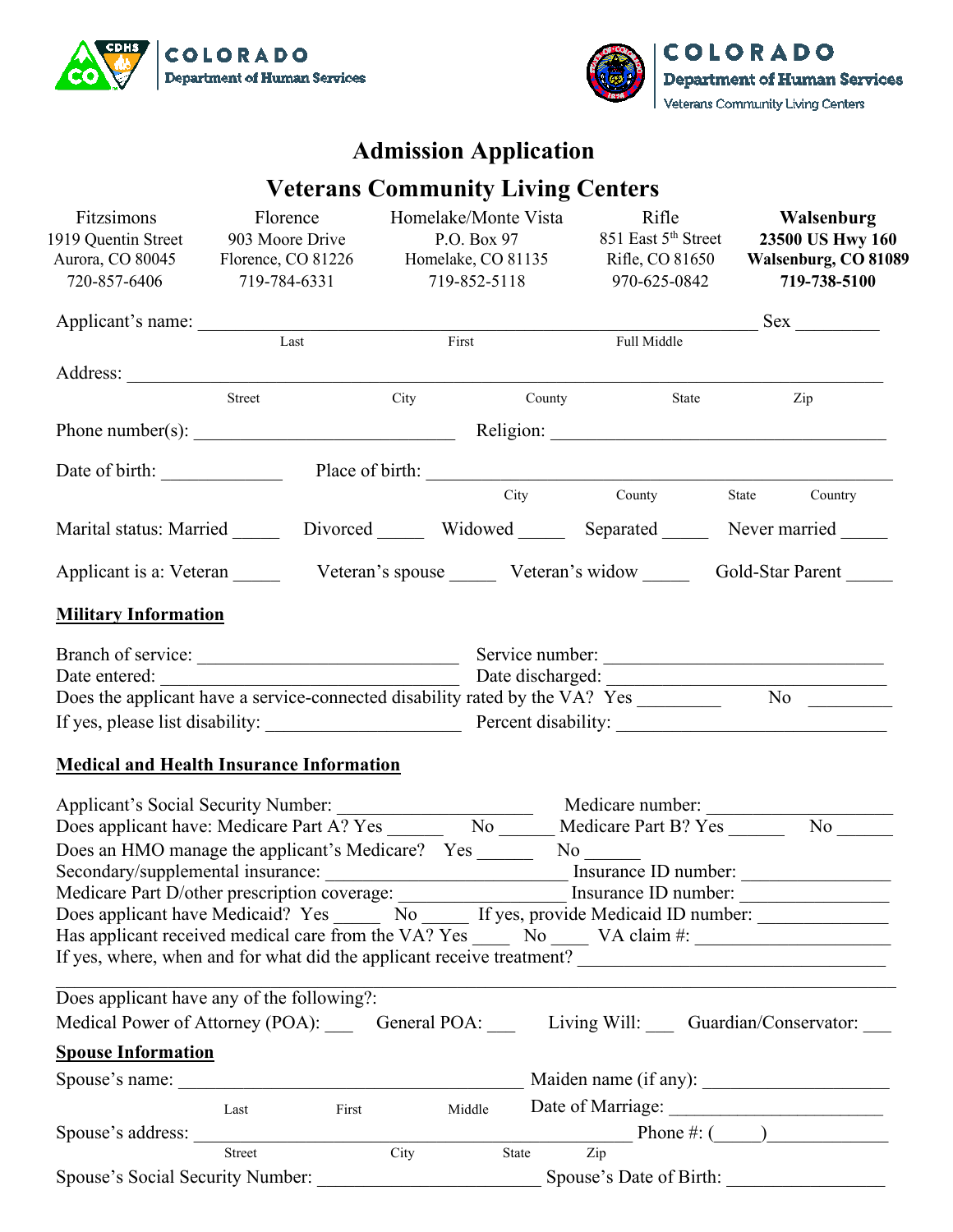## **Emergency Notification:**

| 1) Name:                                                 | <u> 1989 - Johann John Stein, mars an deutscher Stein († 1951)</u> |               |              |     |  |
|----------------------------------------------------------|--------------------------------------------------------------------|---------------|--------------|-----|--|
| Address:                                                 |                                                                    |               |              |     |  |
| <b>Street</b><br>Phone number(s): $\qquad \qquad \qquad$ | City                                                               | County        | <b>State</b> | Zip |  |
| $2)$ Name:                                               |                                                                    |               |              |     |  |
| Address:<br>Street                                       | City                                                               | County        | State        | Zip |  |
| Phone number(s):<br>3) Name: $\frac{1}{2}$               |                                                                    | Relationship: |              |     |  |
| Address:                                                 |                                                                    |               |              |     |  |
| <b>Street</b><br>Phone number(s):                        | City                                                               | County        | <b>State</b> | Zip |  |

If admitted to the Veterans Community Living Center, who will handle your financial affairs? *(Provide name and phone*):

## **Financial Information:**

*The following financial information is required to determine eligibility for benefits and ability to pay. Please state gross monthly amounts before any deductions.*

| <b>Monthly Income</b>                                                                                                                                                                                                       | Applicant | <b>Spouse</b> |
|-----------------------------------------------------------------------------------------------------------------------------------------------------------------------------------------------------------------------------|-----------|---------------|
|                                                                                                                                                                                                                             |           |               |
|                                                                                                                                                                                                                             |           |               |
|                                                                                                                                                                                                                             |           |               |
|                                                                                                                                                                                                                             |           |               |
| VA service-connected disability compensation:  \$                                                                                                                                                                           |           |               |
|                                                                                                                                                                                                                             |           |               |
| Other pensions (specify): $\frac{1}{2}$                                                                                                                                                                                     |           |               |
|                                                                                                                                                                                                                             |           |               |
|                                                                                                                                                                                                                             |           |               |
| <b>Assets</b>                                                                                                                                                                                                               | Applicant | <b>Spouse</b> |
|                                                                                                                                                                                                                             |           |               |
|                                                                                                                                                                                                                             |           |               |
|                                                                                                                                                                                                                             |           |               |
|                                                                                                                                                                                                                             |           |               |
|                                                                                                                                                                                                                             |           |               |
| $D_1$ and $D_2$ and $D_3$ and $D_4$ and $D_5$ and $D_6$ and $D_7$ and $D_8$ and $D_7$ and $D_8$ and $D_8$ and $D_9$ and $D_9$ and $D_9$ and $D_9$ and $D_9$ and $D_9$ and $D_9$ and $D_9$ and $D_9$ and $D_9$ and $D_9$ and |           |               |

*Please attach copies of the following:*

- Military separation orders or discharge papers (DD214 or similar document)
- Service-Connected Disability Award Letter from the VA, if applicable
- Front and back of all insurance cards
- Medical POA, General POA, guardian/conservatorship documents and living will, if available

I understand that it may be necessary for me to provide copies of bank statements periodically to verify my financial position, and that I must keep my account current.

If I am admitted, I agree to abide by the rules and regulations of the Veterans Community Living Center. I realize that the facility is operated in full compliance with the Civil Rights Act of 1964, and the Americans with Disabilities Act of 1990, and that I am to cooperate with the nursing home in maintaining full compliance.

I authorize the Veterans Community Living Center to verify any and all information provided on this form. The information I have provided is true and complete to the best of my knowledge and belief.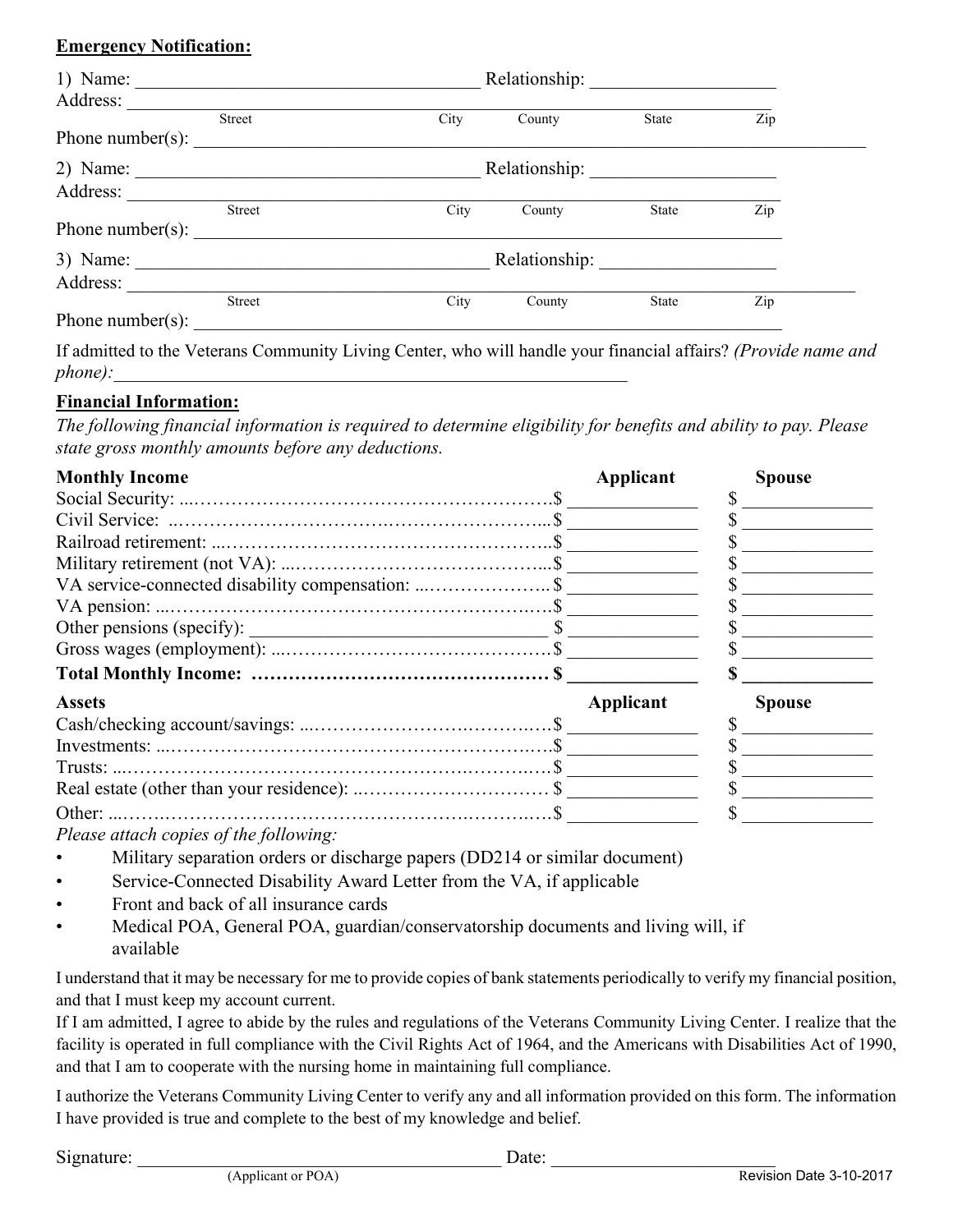

## **FUNCTIONAL ASSESSMENT**

#### APPLICANT NAME:

LAST FIRST FIRST FULL MIDDLE NAME

#### GOALS

 $\bullet$  IS DISCHARGE A GOAL?  $\Box$  YES  $\Box$  NO

• IF "YES", WHAT GOALS NEED TO BE ACCOMPLISHED BEFORE DISCHARGE CAN HAPPEN?:

• WHAT ARE THE APPLICANT'S PERSONAL GOALS?:

• WHAT ARE THE POWER OF ATTORNEY'S GOALS?  $\_\_$ 

#### GENERAL INFORMATION

| • REASON FOR NURSING HOME PLACEMENT: |                           |                                                   |                   |  |
|--------------------------------------|---------------------------|---------------------------------------------------|-------------------|--|
| $\bullet$ LENGTH OF STAY:            | $\Box$ Long-term Care     | $\square$ Short-term Care                         | $\Box$ Rehab Only |  |
| $\bullet$ CODE STATUS:               | $\Box$ Do Not Resuscitate | $\Box$ Full Code                                  |                   |  |
| $\bullet$ HEIGHT: $\degree$          | WEIGHT:                   | WEIGHT LOSS IN LAST 30 DAYS? $\Box$ Yes $\Box$ No |                   |  |

#### CURRENT MEDICATIONS

| • AT-HOME MEDICATION LIST - Prescription & Over-the-Counter(Continue on Page 6, if necessary) |               |                                 |  |
|-----------------------------------------------------------------------------------------------|---------------|---------------------------------|--|
| <b>NAME</b>                                                                                   | <b>DOSAGE</b> | <b>DIAGNOSIS FOR MEDICATION</b> |  |
| ÷                                                                                             |               |                                 |  |
|                                                                                               |               |                                 |  |
|                                                                                               |               |                                 |  |
|                                                                                               |               |                                 |  |
|                                                                                               |               |                                 |  |
|                                                                                               |               |                                 |  |
|                                                                                               |               |                                 |  |
|                                                                                               |               |                                 |  |
|                                                                                               |               |                                 |  |
|                                                                                               |               |                                 |  |
|                                                                                               |               |                                 |  |
|                                                                                               |               |                                 |  |
|                                                                                               |               |                                 |  |

#### MEDICATION ALLERGIES

| <b>MEDICATION NAME</b> | <b>REACTION</b> | <b>MEDICATION NAME</b> | <b>REACTION</b> |
|------------------------|-----------------|------------------------|-----------------|
|                        |                 |                        |                 |
|                        |                 |                        |                 |

İ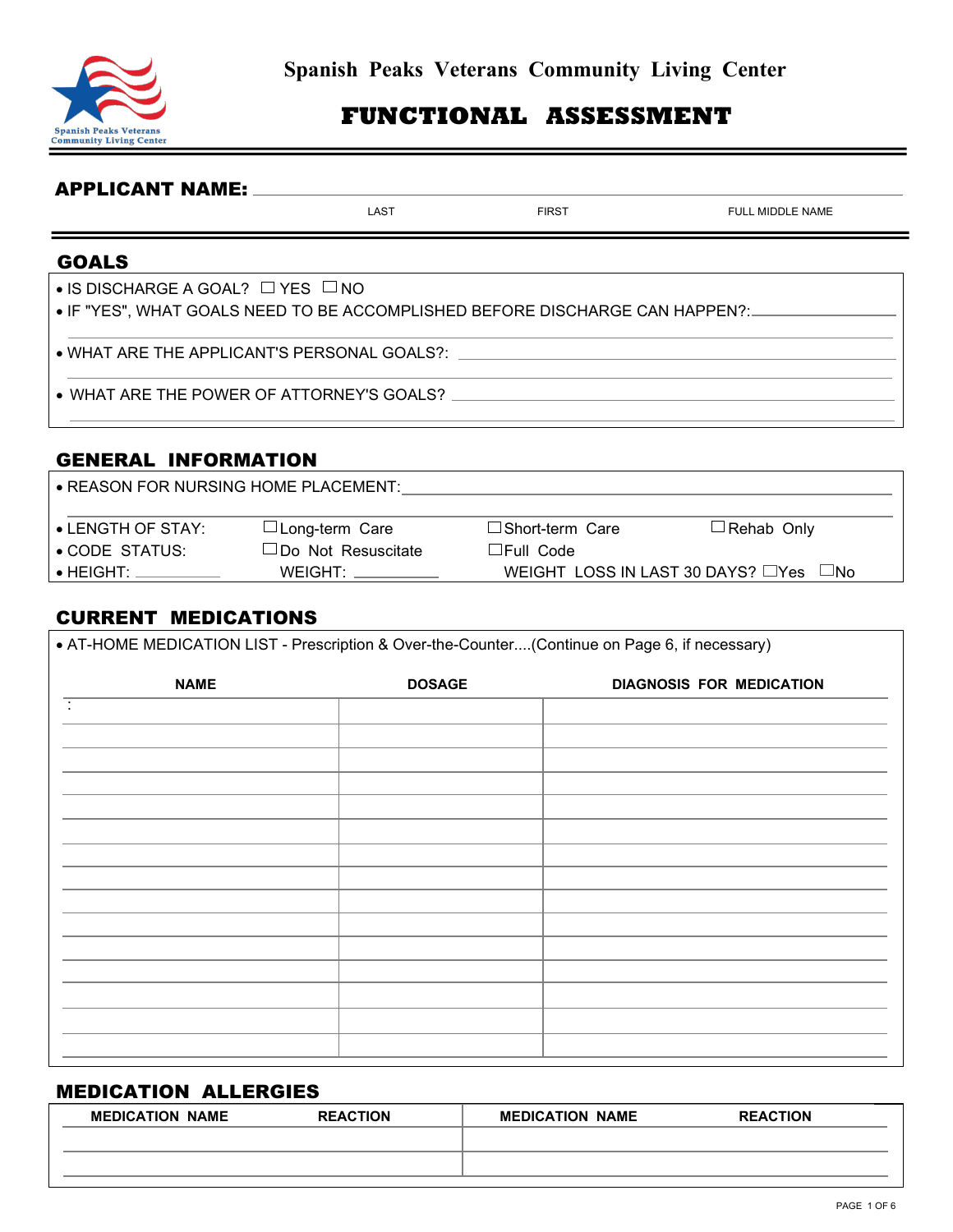## IMMUNIZATIONS & VACINATIONS

| <b>DATE</b> | ADMINISTERING PHYSICIAN OR FACILITY |
|-------------|-------------------------------------|
|             |                                     |
|             |                                     |
|             |                                     |
|             |                                     |
|             |                                     |
|             |                                     |
|             |                                     |
|             |                                     |
|             |                                     |
|             |                                     |
|             |                                     |
|             |                                     |
|             |                                     |
|             |                                     |
|             |                                     |
|             |                                     |
|             |                                     |
|             |                                     |
|             |                                     |
|             |                                     |

## LIST OF MEDICAL ENTITIES

• Please list the name and town of medical entities seen in the last six months (exp: primary physician, VA clinic, VA hospital, emergency room, hospital, specialist, rehab center, nursing home, assisted living facility, etc)

| <b>MEDICAL ENTITY NAME</b> | <b>MONTH/YEAR SEEN</b> | <b>CITY/STATE</b> |
|----------------------------|------------------------|-------------------|
| Ξ                          |                        |                   |
|                            |                        |                   |
|                            |                        |                   |
|                            |                        |                   |
|                            |                        |                   |
|                            |                        |                   |
|                            |                        |                   |
|                            |                        |                   |
|                            |                        |                   |
|                            |                        |                   |
|                            |                        |                   |
|                            |                        |                   |
|                            |                        |                   |
|                            |                        |                   |
|                            |                        |                   |
|                            |                        |                   |
|                            |                        |                   |
|                            |                        |                   |
|                            |                        |                   |
|                            |                        |                   |
|                            |                        |                   |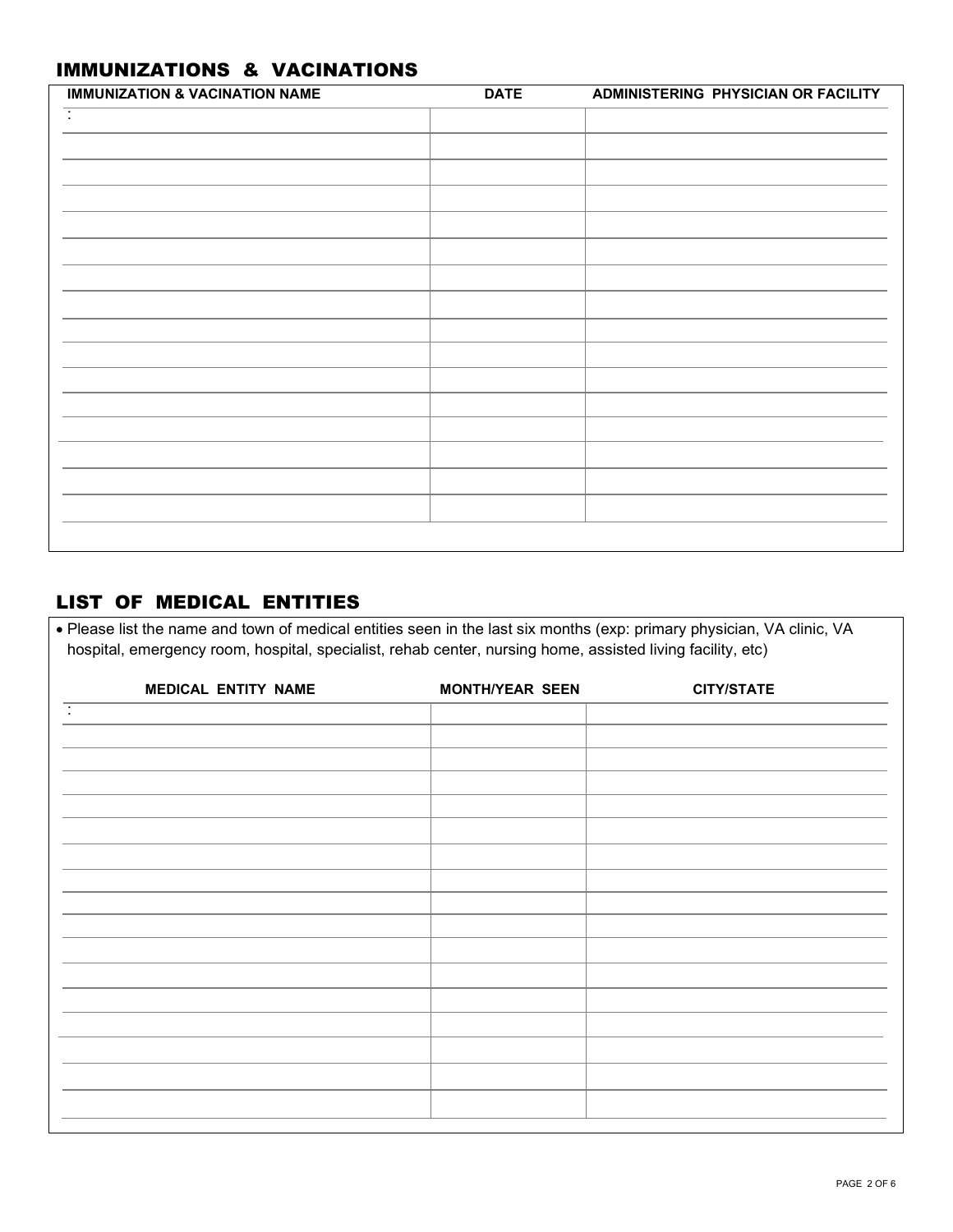## OXYGEN INFORMATION

| $\bullet$ OXYGEN USE: | $\square$ Yes $\square$ No | OXYGEN SETTING:                     |
|-----------------------|----------------------------|-------------------------------------|
| $\bullet$ CPAP USE:   |                            | $\Box$ Yes $\Box$ No CPAP SETTINGS: |
| $\bullet$ BPAP USE:   | $\Box$ Yes $\Box$ No       | BPAP SETTINGS:                      |

## WOUND INFORMATION

| $\bullet$ OPEN WOUND PRESENT: | $\neg$ Yes<br>∃No | WOUND MEASUREMENTS: |
|-------------------------------|-------------------|---------------------|
| • WOUND LOCATION:             |                   |                     |
| • WOUND TREATMENT REGIMEN:    |                   |                     |

#### ASSISTED DEVICES / SAFETY NEEDS

| $\bullet$ WHEELCHAIR:   | $\Box$ Yes $\Box$ No | $\bullet$ REACHER:                                 | $\Box$ Yes $\Box$ No |
|-------------------------|----------------------|----------------------------------------------------|----------------------|
| $\bullet$ CANE:         | $\Box$ Yes $\Box$ No | • AIR MATTRESS:                                    | $\Box$ Yes $\Box$ No |
| SLIDE BOARD:            | $\Box$ Yes $\Box$ No | • SAFETY HELMET:                                   | $\Box$ Yes $\Box$ No |
| $\bullet$ WALKER:       | $\Box$ Yes $\Box$ No | • SPECIAL SHOES:                                   | $\Box$ Yes $\Box$ No |
| <b>OF TRANSFER BAR:</b> | $\Box$ Yes $\Box$ No | $\bullet$ MOTOR/POWER CHAIR* $\Box$ Yes $\Box$ No  |                      |
| GERI CHAIR:             | $\Box$ Yes $\Box$ No |                                                    |                      |
| $\bullet$ RECLINER:     | $\Box$ Yes $\Box$ No | (*Note: Motor/power chairs must be approved by the |                      |
| $\bullet$ LOW BED:      | $\Box$ Yes $\Box$ No | SPVCLC PT Department for use in the nursing home)  |                      |

## FALLS

| $\bullet$ NUMBER OF FALLS IN LAST 30 DAYS: _______ NUMBER OF FALLS IN LAST 31-60 DAYS: ____________ |
|-----------------------------------------------------------------------------------------------------|
| $\bullet$ WHAT INTERVENTIONS HAVE BEEN HELPFUL TO REDUCE FALLS?: $\_\_$                             |
|                                                                                                     |
|                                                                                                     |

## SPLINTS & BRACES

| $\bullet$ SPLINT: | $^{\neg}$ Yes<br>⊐No     | <b>TYPE/LOCATION:</b> |
|-------------------|--------------------------|-----------------------|
| $\bullet$ BRACE:  | ⊐No<br>$\neg$ Yes $\neg$ | <b>TYPE/LOCATION:</b> |
|                   |                          |                       |

#### PACEMAKER

| $\bullet$ PACEMAKER    | $\Box$ Yes $\Box$ No                           |
|------------------------|------------------------------------------------|
| ∣ • LAST TIME CHECKED: |                                                |
|                        | ● OFFICE THAT REMOTELY TESTS/CHANGES SETTINGS: |

## BEHAVIORAL INFORMATION

| $\bullet$ BEHAVIORAL CONCERNS: $\Box$ Yes $\Box$ No<br>$\bullet$ DESCRIBE: $\_\_$ |  |
|-----------------------------------------------------------------------------------|--|
| $\bullet$ TRIGGERS:                                                               |  |
| • HOW ARE THE BEHAVIORS HANDLED?:                                                 |  |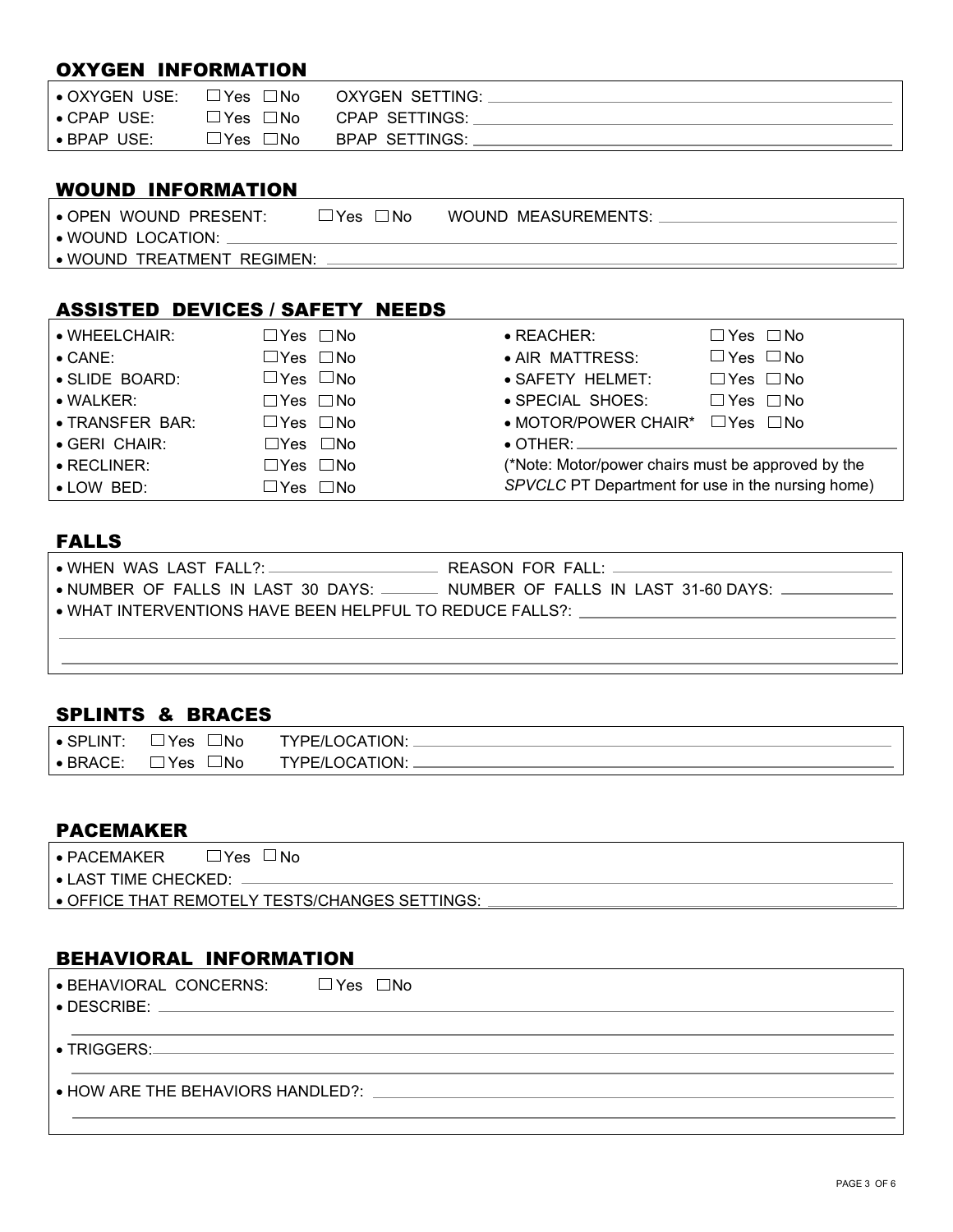## ASSISTANCE REQUIRED

| $\bullet$ EATING:<br>· GROOMING:                     | $\Box$ Yes $\Box$ No<br>$\Box$ Yes $\Box$ No |                                                                                            |                       | $\bullet$ HYGIENE:<br>• LOCOMOTION:                                         |                           | $\sqcup$ Yes $\sqcup$ No<br>$\Box$ Yes $\Box$ No |                                                                  |
|------------------------------------------------------|----------------------------------------------|--------------------------------------------------------------------------------------------|-----------------------|-----------------------------------------------------------------------------|---------------------------|--------------------------------------------------|------------------------------------------------------------------|
| • DRESSING:<br>$\bigcirc$ 1-person assist            | $\Box$ Yes $\Box$ No                         | $\circ$ 2-person assist                                                                    |                       | $\bullet$ SITTING:<br>$\circ$ 1-person assist                               |                           | $\Box$ Yes $\Box$ No                             | $\circ$ 2-person assist                                          |
| $\bullet$ BATHING:<br>$\circ$ 1-person assist        | $\square$ Yes                                | $\square$ No<br>$\circ$ 2-person assist                                                    |                       | $\bullet$ STANDING:<br>$\circ$ 1-person assist                              |                           | $\Box$ Yes                                       | $\Box$ No<br>$\circ$ 2-person assist                             |
| $\bullet$ SHOWERING:<br>$\circ$ 1-person assist      | $\square$ Yes                                | ⊟No<br>$\circ$ 2-person assist                                                             |                       | $\bullet$ TOILETING:<br>$\bigcirc$ 1-person assist                          |                           | $\sqcup$ Yes                                     | $\Box$ No<br>$\bigcirc$ 2-person assist                          |
| · WEIGHT BEARING:                                    |                                              | $\Box$ Full weight                                                                         | $\Box$ Partial Weight |                                                                             | $\Box$ Non-weight bearing |                                                  |                                                                  |
| • TRANSFER ASSIST:                                   |                                              | $\Box$ 1-person stand-by assist<br>$\square$ 1-person physical assist<br>$\Box$ Hoyer lift | $\Box$ No assist      | $\Box$ 1-person pivot/transfer assist<br>$\square$ 2-person physical assist |                           |                                                  | $\square$ 2-person pivot/transfer assist<br>$\Box$ Stand-up lift |
| . DESCRIBE WHAT THE APPLICANT CAN DO FOR THEIR SELF: |                                              |                                                                                            |                       |                                                                             |                           |                                                  |                                                                  |

## BOWEL & BLADDER INFORMATION

| $\bullet$ BLADDER:                         | $\Box$ Continent        | $\Box$ Incontinent | • INDWELLING CATHETER:                         | $\Box$ Yes $\Box$ No |  |  |  |  |
|--------------------------------------------|-------------------------|--------------------|------------------------------------------------|----------------------|--|--|--|--|
| • DIAGNOSIS FOR CATHETER:                  |                         |                    |                                                |                      |  |  |  |  |
| $\bullet$ SELF-CATH: $\Box$ Yes $\Box$ No  |                         |                    | $\bullet$ ATTENDS: $\Box$ Yes $\Box$ No        | SIZE:                |  |  |  |  |
| $\bullet$ TYPE SIZE OF CATHETER: $\bullet$ |                         |                    | $\bullet$ PULL-UPS: $\square$ Yes $\square$ No | SIZF                 |  |  |  |  |
|                                            |                         |                    |                                                |                      |  |  |  |  |
| $\bullet$ BOWEL:                           | $\Box$ Continent        | $\Box$ Incontinent |                                                |                      |  |  |  |  |
| $\bullet$ OSTOMY:                          | $\Box$ Yes $\Box$ No    | OSTOMY SUPPLIES:   |                                                |                      |  |  |  |  |
|                                            | • DIAGNOSIS FOR OSTOMY: |                    |                                                |                      |  |  |  |  |

## VISION, HEARING, DENTAL

| • VISUALLY IMPAIRED:<br>● EYEGLASSES:<br>• HARD OF HEARING:<br>• HEARING AIDS: $\Box$ None $\Box$ Left $\Box$ Right $\Box$ Both | $\Box$ Yes $\Box$ No<br>$\Box$ Yes $\Box$ No<br>$\Box$ Yes $\Box$ No | • LOWER PARTIAL ONLY:<br>• UPPER & LOWER PARTIALS:<br>· UPPER DENTURE ONLY:<br>• LOWER DENTURE ONLY: | $\Box$ Yes $\Box$ No<br>$\Box$ Yes $\Box$ No<br>$\Box$ Yes $\Box$ No<br>$\Box$ Yes $\Box$ No |
|---------------------------------------------------------------------------------------------------------------------------------|----------------------------------------------------------------------|------------------------------------------------------------------------------------------------------|----------------------------------------------------------------------------------------------|
| · UPPER PARTIAL ONLY:<br>$\bullet$ DENTAL ISSUES: $\Box$ Yes $\Box$ No                                                          | $\Box$ Yes $\Box$ No<br>DESCRIBE:                                    | • UPPER & LOWER DENTURES: □ Yes □ No                                                                 |                                                                                              |

#### SLEEP PATTERN

| $\mid$ • TROUBLE SLEEPING AT NIGHT: $\Box$ Yes $\Box$ No | • PREFERENCE FOR SLEEPWEAR ATTIRE: |          |
|----------------------------------------------------------|------------------------------------|----------|
| $\,$ • TIME $\,$ PREFERENCE FOR RISING: $\,$             |                                    |          |
| I • TIME PREFERENCE FOR BEDTIME:                         | $\bullet$ NAPS DURING THE DAY:     | ∐Yes ⊡No |
|                                                          | $\bullet$ NAP TIMES:               |          |
|                                                          |                                    |          |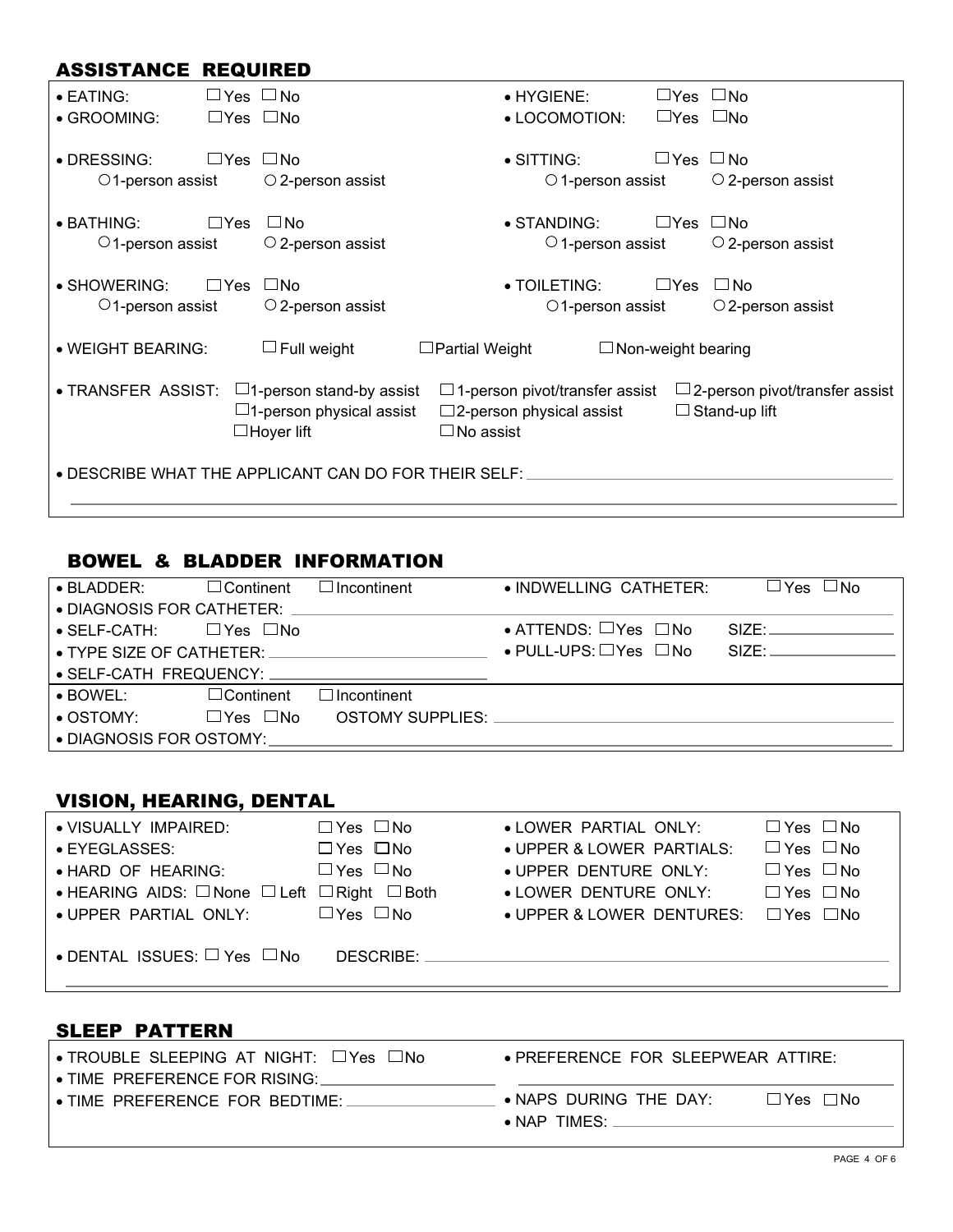| <b>COMMUNICATION</b>                                                                                                                                    |                      |                      |                                                           |                      |  |
|---------------------------------------------------------------------------------------------------------------------------------------------------------|----------------------|----------------------|-----------------------------------------------------------|----------------------|--|
| • COMMUNICATION NEEDS: $\Box$ Yes $\Box$ No $\Box$ COMMUNICATION BOARD: $\Box$ Yes $\Box$ No                                                            |                      |                      |                                                           |                      |  |
| · EXPLANATION: ____________                                                                                                                             |                      |                      |                                                           |                      |  |
|                                                                                                                                                         |                      |                      |                                                           |                      |  |
| TOBACCO, ALCOHOL, & OTHER SUBSTANCES                                                                                                                    |                      |                      |                                                           |                      |  |
| • CHECK ALL THAT APPLY:                                                                                                                                 |                      |                      |                                                           |                      |  |
| $\bullet$ CIGARETTES $\Box$ CIGARS $\Box$ ELECTRIC CIGARETTES $\Box$ MARIJUANA $\Box$<br>• HOOKAHS □ PIPES □ ALHOHOL □ Describe type/amt: ————————————— |                      |                      |                                                           |                      |  |
| $\bullet$ OTHER SUBSTANCES: $\square$ EXPLAIN: $\_\_$                                                                                                   |                      |                      |                                                           |                      |  |
| $\bullet$ NONE $\qquad \Box$                                                                                                                            |                      |                      |                                                           |                      |  |
| • LAST DATE OF USE OF TOBACCO, ALCOHOL, OR SUBSTANCE ABUSE PRODUCTS: ______________________________                                                     |                      |                      |                                                           |                      |  |
|                                                                                                                                                         |                      |                      |                                                           |                      |  |
| <b>DIETARY/NUTRITION</b>                                                                                                                                |                      |                      |                                                           |                      |  |
| ● PEG TUBE:       □ Yes □No PEG TUBE SUPPLIES: _________________________________                                                                        |                      |                      |                                                           |                      |  |
| ● FOOD ALLERGIES: □ Yes □No FOOD ALLERGY LIST: □ □ □ □ □ □ □ □ □ □ □ □ □ □ □ □ □                                                                        |                      |                      |                                                           |                      |  |
|                                                                                                                                                         |                      |                      |                                                           |                      |  |
| · FOOD DISLIKES:___________                                                                                                                             |                      |                      |                                                           |                      |  |
| <b>• REGULAR DIET:</b>                                                                                                                                  |                      | $\Box$ Yes $\Box$ No | ● CLEAR LIQUID DIET: □ Yes □ No                           |                      |  |
| $\bullet$ MECHANICAL DIET: $\Box$ Yes $\Box$ No                                                                                                         |                      |                      | ● FULL LIQUID DIET: □ Yes □No                             |                      |  |
| $\bullet$ CCHO DIET: $\Box$ Yes $\Box$ No                                                                                                               |                      |                      | $\bullet$ RENAL DIET: $\qquad \qquad \Box$ Yes $\Box$ No  |                      |  |
| • HEART HEALTHY DIET: □ Yes □ No                                                                                                                        |                      |                      | ● DIABETIC DIET: □ Yes □No                                |                      |  |
| $\bullet$ LIQUID DIET: $\Box$ Yes $\Box$ No                                                                                                             |                      |                      | $\bullet$ PUREE DIET: $\qquad \qquad \Box$ Yes $\Box$ No  |                      |  |
| $\bullet$ PLATE GUARD: $\Box$ Yes $\Box$ No                                                                                                             |                      |                      | $\bullet$ ARTHRITIC TABLEWARE: $\square$ Yes $\square$ No |                      |  |
| <b>ACTIVITIES OF INTEREST</b>                                                                                                                           |                      |                      |                                                           |                      |  |
| ● BIBLE STUDY: $□ Yes □ No$                                                                                                                             |                      |                      | • TRIVIA QUESTIONS: □ Yes □No                             |                      |  |
| • COMMUNION:                                                                                                                                            | $\Box$ Yes $\Box$ No |                      | • COUNTRY DRIVES: □ Yes □ No                              |                      |  |
| • CHURCH SERVICES: □ Yes □ No                                                                                                                           |                      |                      | $\bullet$ PET COMPANION PGRM: $\Box$ Yes $\Box$ No        |                      |  |
| • GROUP ACTIVITIES: □ Yes □ No                                                                                                                          |                      |                      | $\bullet$ BINGO:<br>$\Box$ Yes $\Box$ No                  |                      |  |
| • CARD GAMES:                                                                                                                                           | $\Box$ Yes $\Box$ No |                      | $\bullet$ ARTS & CRAFTS: $\Box$ Yes $\Box$ No             |                      |  |
| • PUPPY POWER HOUR: □ Yes □ No                                                                                                                          |                      |                      | · TV/MOVIES:                                              | $\Box$ Yes $\Box$ No |  |
| • EXERCISE GROUP: □ Yes □ No                                                                                                                            |                      |                      |                                                           |                      |  |
| • HOBBIES/SPECIAL INTERESTS: _                                                                                                                          |                      |                      |                                                           |                      |  |

## PAIN HISTORY

l

| <b>LOCATION OF PAIN</b> | <b>PAIN DIAGNOSIS</b> | <b>PAIN MEDICATION</b> |
|-------------------------|-----------------------|------------------------|
|                         |                       |                        |
|                         |                       |                        |
|                         |                       |                        |
|                         |                       |                        |
|                         |                       |                        |
|                         |                       |                        |
|                         |                       |                        |
|                         |                       |                        |
|                         |                       |                        |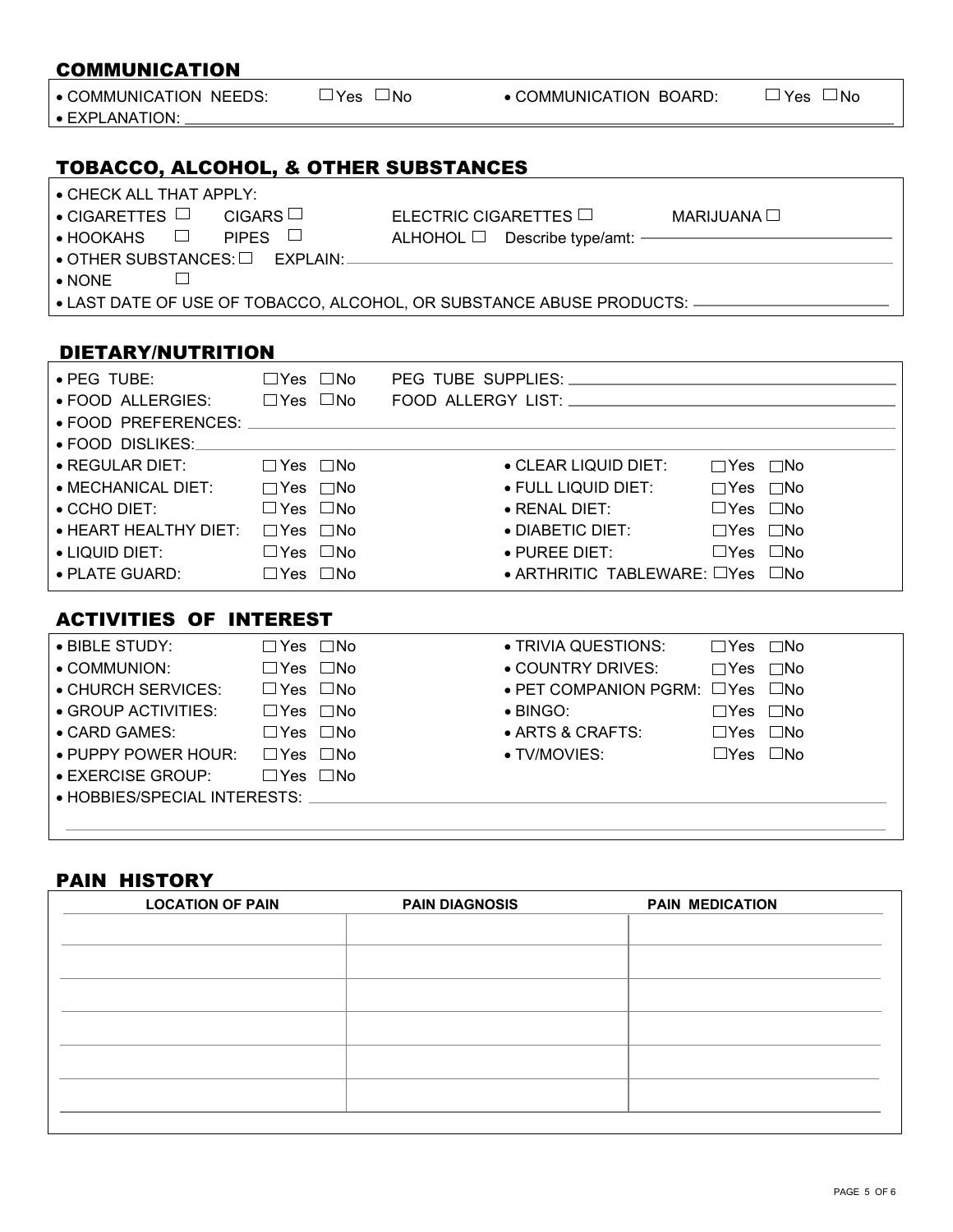### SELF-ADMINISTERED MEDICATIONS

- IF THE APPLICANT CANNOT PASS A SELF-ADMINISTERED MEDICATION ASSESSMENT, PRESCRIPTION AND OVER-THE-COUNTER MEDICATIONS WILL NOT BE ALLOWED TO BE KEPT AT BEDSIDE (EXP: EYE DROPS, COUGH DROPS, PAIN RELIEVERS, ANTACIDS, ETC).
- IS THE APPLICANT INTERESTED IN SELF-ADMINISTERING THEIR OWN PRESCRIPTION AND OVER-THE-COUNTER MEDICATIONS?:

 $\Box$ Yes  $\Box$ No

• IF "YES", DOES THE APPLICANT UNDERSTAND THAT A SELF-ADMINISTERED MEDICATION ASSESSMENT WILL BE COMPLETED UPON ADMISSION - AND - THE PHYSICIAN MUST APPROVE SELF-ADMINISTERED MEDICATIONS IF THE RESIDENT DOES PASS THE SELF-ADMINISTERED MEDICATION ASSESSMENT?:  $\Box$ Yes  $\Box$  No  $\Box$  N/A

#### **MORTUARY**

IT IS IMPORTANT THAT THE FINAL WISHES OF THE APPLICANT BE HONORED. PLEASE PROVIDE THE MORTUARY NAME, LOCATION, AND CONTACT INFORMATION. PLEASE ALSO DESIGNATE WHETHER OR NOT THE PLAN IS PRE-PAID. THE ADMISSIONS COORDINATOR MAY BE ABLE TO PROVIDE YOU WITH A FEW OPTIONS IF YOU ARE UNDECIDED AT THIS TIME.

| <b>MORTUARY NAME</b>                                | <b>CITY/STATE</b> | <b>TELEPHONE NUMBER</b> |
|-----------------------------------------------------|-------------------|-------------------------|
|                                                     |                   |                         |
| IS THIS A PRE-PAID PLAN? $\Box$ Yes $\Box$ No       |                   |                         |
| • Please submit a copy of the plan if there is one. |                   |                         |

#### **MISCELLEOUS**

| <b>FORM COMPLETED BY:</b> |                                                                                                  |             |
|---------------------------|--------------------------------------------------------------------------------------------------|-------------|
|                           | NAME OF PERSON COMPLETING FORM                                                                   | DATE        |
| <b>FORM REVIEWED BY:</b>  |                                                                                                  |             |
|                           | NAME OF ADMISSION COORDINATOR                                                                    | <b>DATE</b> |
|                           | Please review selections/answers to ensure they are clearly marked and legible $\sim$ Thank you! |             |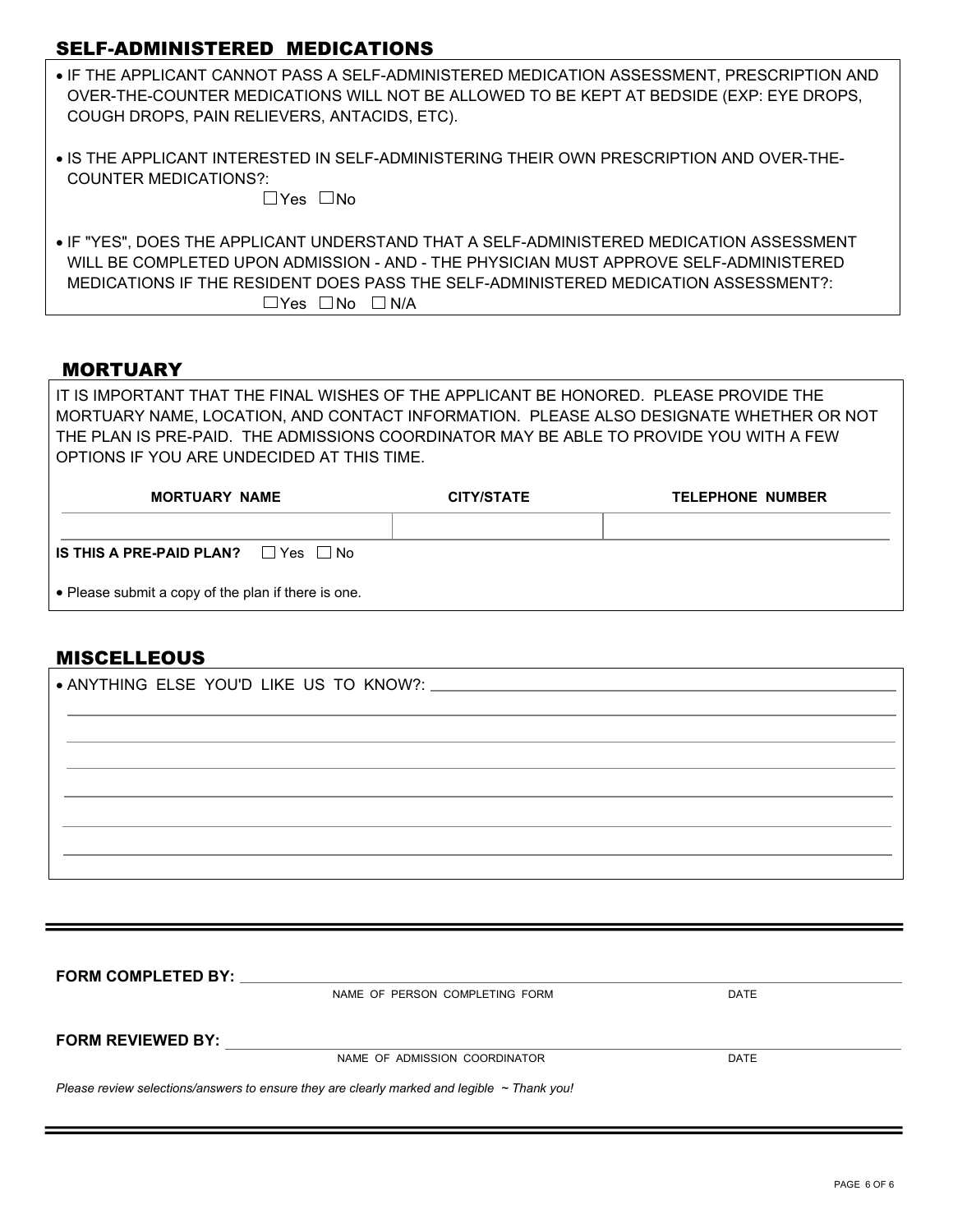

Spanish Peaks Regional Health Center



| <b>Request for Release by:</b>                                                                    |                                                                                                                 | <b>Release to:</b>                                  | Spanish Peaks Veterans Community Living Center                                                                                                                                                                                                                                                                                                                                                                                                |
|---------------------------------------------------------------------------------------------------|-----------------------------------------------------------------------------------------------------------------|-----------------------------------------------------|-----------------------------------------------------------------------------------------------------------------------------------------------------------------------------------------------------------------------------------------------------------------------------------------------------------------------------------------------------------------------------------------------------------------------------------------------|
|                                                                                                   |                                                                                                                 |                                                     | Attn: Jan Novak<br>23500 US Highway 160                                                                                                                                                                                                                                                                                                                                                                                                       |
|                                                                                                   |                                                                                                                 |                                                     | Walsenburg, CO 81089                                                                                                                                                                                                                                                                                                                                                                                                                          |
|                                                                                                   |                                                                                                                 |                                                     | Telephone: 719-738-5133<br>Fax: 719-738-4522                                                                                                                                                                                                                                                                                                                                                                                                  |
|                                                                                                   |                                                                                                                 |                                                     |                                                                                                                                                                                                                                                                                                                                                                                                                                               |
|                                                                                                   |                                                                                                                 |                                                     |                                                                                                                                                                                                                                                                                                                                                                                                                                               |
| <b>Patient Name</b>                                                                               |                                                                                                                 | Patient's Date of Birth:                            |                                                                                                                                                                                                                                                                                                                                                                                                                                               |
| <b>Mailing Address</b>                                                                            |                                                                                                                 |                                                     |                                                                                                                                                                                                                                                                                                                                                                                                                                               |
|                                                                                                   |                                                                                                                 |                                                     |                                                                                                                                                                                                                                                                                                                                                                                                                                               |
| City<br>State                                                                                     | Zip                                                                                                             |                                                     | Email Address: University of the Community of the Community of the Community of the Community of the Community                                                                                                                                                                                                                                                                                                                                |
|                                                                                                   |                                                                                                                 | Patient:                                            | $\Box$ Fax<br>□ Mail<br>$\Box$ Pick Up                                                                                                                                                                                                                                                                                                                                                                                                        |
| Phone                                                                                             | Fax                                                                                                             |                                                     | Other Person: D Pick Up<br>$\Box$ Fax $\Box$ Mail                                                                                                                                                                                                                                                                                                                                                                                             |
|                                                                                                   |                                                                                                                 | Facility:                                           | $\Box$ Fax<br>$\Box$ Mail<br>$\Box$ Secure Email                                                                                                                                                                                                                                                                                                                                                                                              |
| Discharge Summary                                                                                 | <b>Medication Records</b><br>Physician Orders                                                                   | <b>Rehab Services</b><br><b>Patient Care Photos</b> | <b>Billing Records</b>                                                                                                                                                                                                                                                                                                                                                                                                                        |
| History & Physical<br><b>Consultation Reports</b>                                                 | Lab/Pathology Results                                                                                           | Non-SPRHC Med Recs<br><b>Behavioral Notes</b>       |                                                                                                                                                                                                                                                                                                                                                                                                                                               |
| <b>Operative Reports</b><br><b>Physician Progress Notes</b>                                       | Radiology Report<br>Radiology Images                                                                            | <b>Social Services Notes</b>                        | DHS/DSS: (Financial Records, Medical Info,<br>Medicaid Application Progress, Medicaid<br>Eligibility/Benefits, Form 5615)                                                                                                                                                                                                                                                                                                                     |
|                                                                                                   |                                                                                                                 |                                                     | <b>IDO</b> □ or <b>IDO NOT</b> □ consent to release of information relating to psychiatric or psychological testing or treatment, alcohol, and/or drug<br>abuse diagnosis, prognosis and treatment, and /or HIV(AIDS) testing and/or results, genetic testing/results, sickle cell anemia<br>testing/results. ***NOTE: If this section is not completed, then records of this type, if they exist for this patient, will not be released. *** |
|                                                                                                   |                                                                                                                 |                                                     |                                                                                                                                                                                                                                                                                                                                                                                                                                               |
| THE PURPOSE FOR THIS RELEASE:<br>Continuity of Medical Care<br>Applicant to Veterans Nursing Home | Other:                                                                                                          | $\Box$ Damage/Claim Information                     | $\Box$ Personal Use<br>Legal                                                                                                                                                                                                                                                                                                                                                                                                                  |
| may be a cost to copy these records.                                                              |                                                                                                                 |                                                     | AUTHORIZATION: I hereby give the releasing facility permission to disclose my individually identifiable health information as listed above.<br>I understand once this information is disclosed, it may no longer be protected. I understand this authorization is voluntary, that further<br>treatment cannot be conditioned upon my signing this authorization. I acknowledge incomplete forms cannot be processed and there                 |
|                                                                                                   | I understand this consent expires one year from the date of my signature unless otherwise specified as follows: |                                                     |                                                                                                                                                                                                                                                                                                                                                                                                                                               |

taken to comply with it. I understand I must provide notice in writing if I choose to revoke this authorization before the date/event of expiration, and the written revocation must be signed and dated with a date that is later than the date on this authorization. A copy, fax or scan of this form is to be considered as valid as the original. **Please retain a copy of your records for your personal use.** 

**~~~~~~PLEASE ALLOW 10 BUSINESS DAYS FOR YOUR RECORDS REQUEST TO BE PROCESSED.~~~~~~** 

| Signature of Patient/Representative                | Date/Time        | <b>Signature of Witness</b> | Date/Time           |
|----------------------------------------------------|------------------|-----------------------------|---------------------|
| Name of Staff person who released medical records: |                  |                             | Date:               |
| <b>OFFICE USE ONLY: Proof of Identification:</b>   |                  |                             |                     |
| Number of pages released:                          | Completion date: | Delivery method:            |                     |
| Name of individual who received request:           |                  | Date received:              |                     |
| Patient Medical Record Number / Account Number:    |                  |                             | <b>REV/NOV 2019</b> |